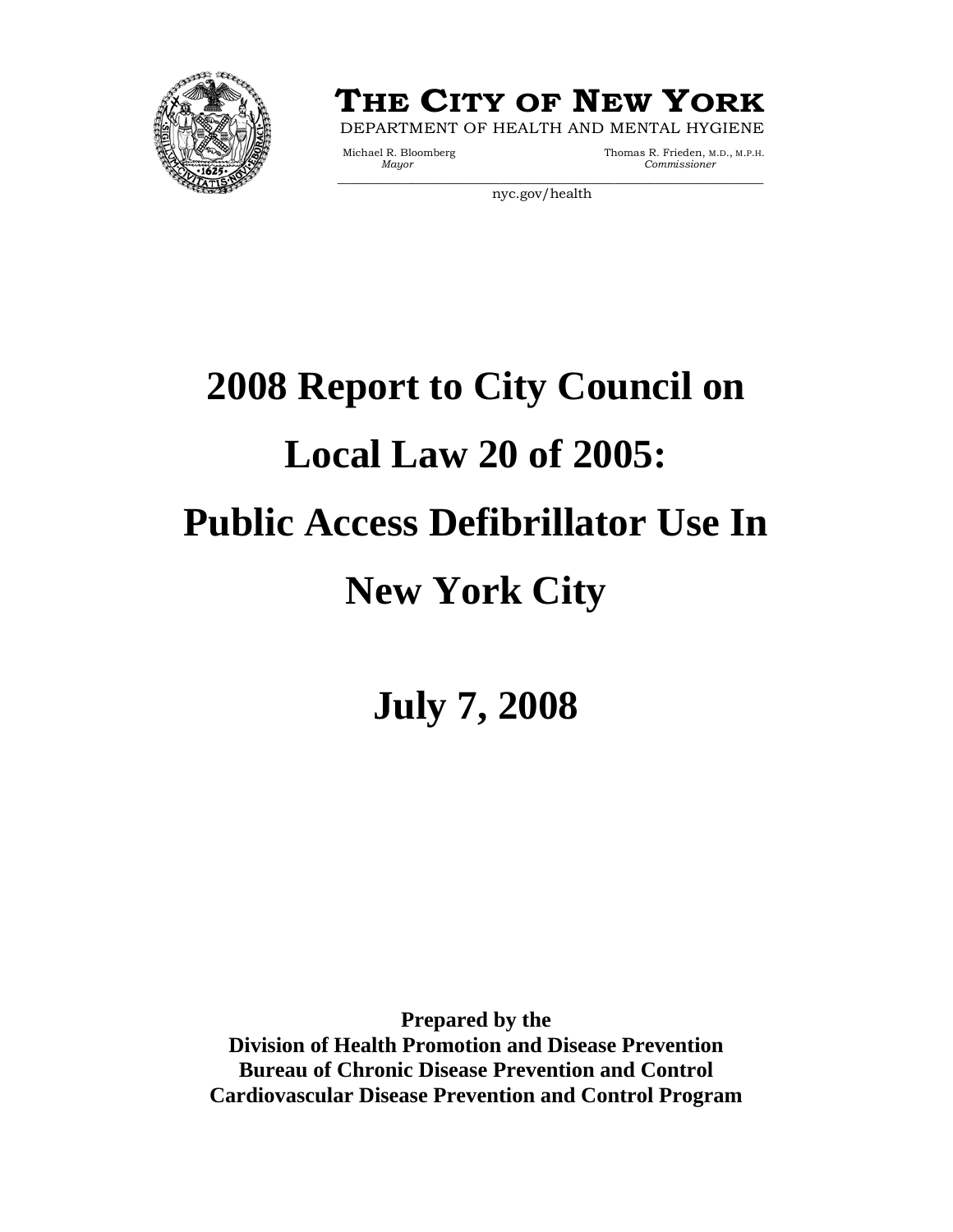# **Executive Summary**

In March 2005, the New York City Council enacted Local Law 20 (LL20) requiring the placement of Automated External Defibrillators (AEDs) in specific public places. This report outlines the locations and quantities of AEDs in New York City (NYC) required by LL20, as well as other registered AEDs, and looks closely at city agency compliance with the provisions of the law. All city agencies mandated under the law, including Department for the Aging, Department of Citywide Administrative Services, Department of Parks and Recreation, and Department of Transportation appear to be in compliance with the regulations.

New York State Law requires that all AEDs that are placed in a publicly accessible area, otherwise known as 'public access defibrillators' (PADs), in NYC be registered with the Regional Emergency Medical Services Council of New York City, Inc. (REMSCO). REMSCO reports that as of May 31, 2008, 5145 PADs are registered, up from 4708 registered devices at the same time last year.

There were 148 documented PAD uses reported to REMSCO for the period of June 1, 2007 through May 31, 2008. During this same time period, the Fire Department of New York (FDNY) report a total of 7937 out-of-hospital cardiac arrests. While acknowledging gaps in the existing data, we only have evidence that 1 out of the 7937 out-of-hospital cardiac arrests were responded to by use of a PAD required under the authority of LL20. The patient outcome associated with this use is unknown.

LL20 identified private nursing homes as a required location for PAD placement. However, in 2008 it was determined that the City is preempted by NYS Public Health Law Sections 2812 and 2801 from enacting and enforcing any regulations for hospitals, which includes private nursing homes in the definition. NYS does not currently require PADs in nursing homes although many already have registered devices. While survival from out-of-hospital cardiac arrest associated with PAD use in nursing homes is not available locally, data included in this report show that nursing homes represent the single most reported location of PAD use in NYC.

It is well documented that AEDs located in high traffic areas (e.g.: airports, other transportation hubs) and in places where people at a high risk for sudden cardiac arrest live or congregate (e.g.: nursing homes, senior centers) have a higher likelihood of saving lives.<sup>1,2,3,4,5,6,7</sup> AEDs are already in use by FDNY, the New York City Police Department (NYPD), Port Authority Police Department (PAPD) and in other private settings. FDNY maintains AEDs on all fire engines, NYPD utilizes AEDs within many of its units, and PAPD maintains AEDs at the airports, with some patrol units and at some PATH train hubs. The DOHMH would also recommend PAD placement in nursing homes, however such a requirement could only be created at the state level.

Most cardiac arrests are due to underlying causes that evolve over years and can be prevented and treated prior to the onset of cardiac arrest. It is our conclusion that the most effective way to save lives and prevent out-of-hospital cardiac arrest, is through investment in smoking cessation, and preventing and/or controlling obesity, physical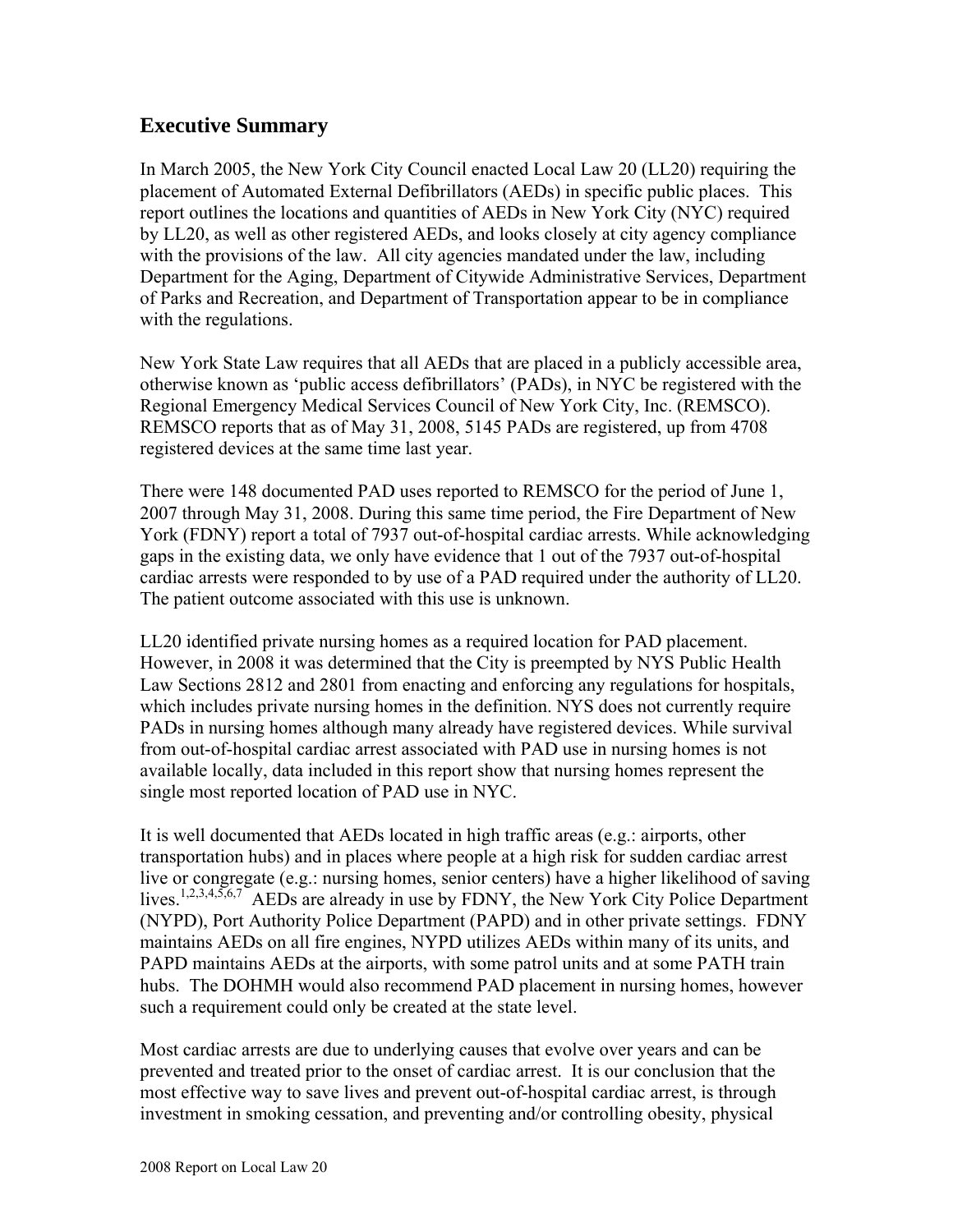inactivity, high blood pressure and elevated cholesterol. As a City, this will have the greatest impact heart disease related morbidity and mortality.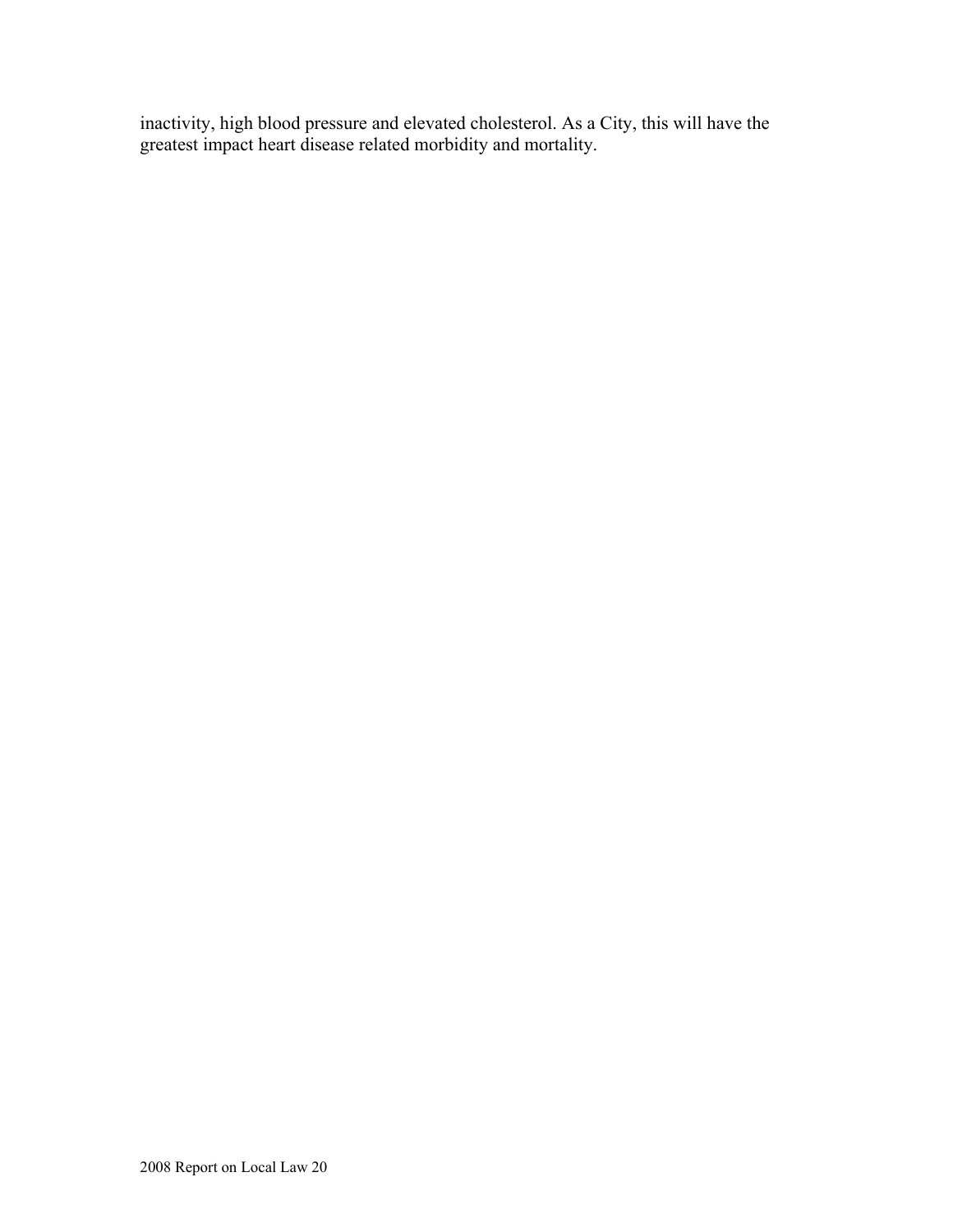# **Report on Local Law 20 of 2005:**

# **Public Access Defibrillator Use in New York City Since Implementation**

| 1.0 Introduction                                                                                                                                                                                                                                                                                                                                                       |                                                                                    |
|------------------------------------------------------------------------------------------------------------------------------------------------------------------------------------------------------------------------------------------------------------------------------------------------------------------------------------------------------------------------|------------------------------------------------------------------------------------|
| 2.0 Inquiries from the Public                                                                                                                                                                                                                                                                                                                                          | 3                                                                                  |
| 2.1 311 Activity<br><b>Complaint System</b>                                                                                                                                                                                                                                                                                                                            | 3<br>$\overline{3}$                                                                |
| 3.0 Data Sources Used for PAD Placement, Use and Event Outcome                                                                                                                                                                                                                                                                                                         | 4                                                                                  |
| 4.0 PAD Locations<br>4.1 PAD Locations<br>4.2 Map of PAD Locations<br>4.3 Non-Government PAD Locations<br><b>Nursing Homes</b><br><b>Stadia and Arenas</b><br><b>Golf Courses</b><br>4.4 City Agency PAD Placements<br>Department of the Aging<br>Department of Parks and Recreation<br>Department of Citywide Administrative Services<br>Department of Transportation | 4<br>4<br>5<br>6<br>6<br>6<br>6<br>6<br>6<br>6<br>$\overline{7}$<br>$\overline{7}$ |
| 5.0 PAD Uses<br>5.1 FDNY EMS Data on Out-of-hospital Cardiac Arrests<br>5.2 REMSCO Data on Witnessed Arrests<br>5.3 REMSCO Reported PAD Use in New York City<br>5.4 REMSCO Data on Return of Spontaneous Circulation<br>5.5 Impact of LL20                                                                                                                             | 8<br>8<br>8<br>9<br>10<br>10                                                       |
| 6.0 Data Limitations                                                                                                                                                                                                                                                                                                                                                   | 11                                                                                 |
| 7.0 Conclusions                                                                                                                                                                                                                                                                                                                                                        | 12                                                                                 |
| 8.0 References                                                                                                                                                                                                                                                                                                                                                         | 14                                                                                 |

#### Attachments:

- Local Law 20, 2005
- NYC DOHMH Rule Implementing Section 17-188 of the Administrative Code Requiring Placement of Automated External Defibrillators in Certain Public Places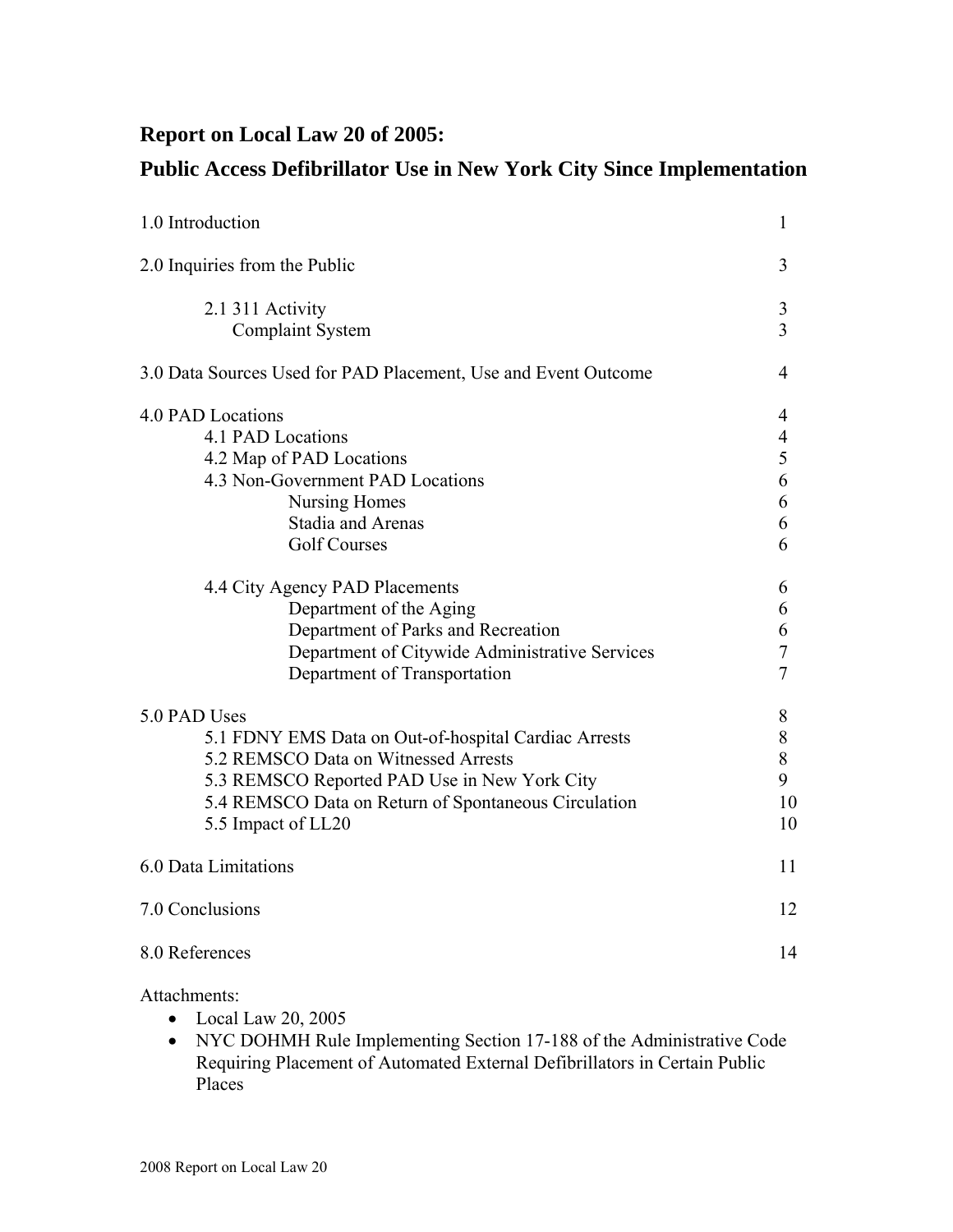# **1.0 Introduction**

In March 2005, the New York City Council enacted Local Law 20 (LL20) requiring the placement of Automated External Defibrillators (AEDs) in specific public places. LL20 also mandated that the New York City Department of Health and Mental Hygiene (DOHMH) provide a report on the registration and placement of AEDs following the first year of enactment. After the first year's report, DOHMH is required to report on placement and registration for each of the four years following. Now at the completion of year three of LL20's enactment, and in accordance with this mandate, we submit this report indicating the placement and registration of AEDs in public places as required by LL20.

LL20 and the DOHMH rules state that any AED acquired, possessed and operated be done so in accordance with New York State Public Health Law §3000-b, which requires registration of the devices with the Regional Emergency Medical Services Council of New York City, Inc. (REMSCO) before they can be used by non-medical personnel.

Although not mandated by the LL20 reporting requirement, limited available data from REMSCO and the Fire Department of New York (FDNY) on AED uses and outcomes is also reported here in an attempt to assess the impact of this law. For those readers becoming newly acquainted with LL20, we refer you to the original legislation and the DOHMH regulation.

This regulation only governs Public Access Defibrillation (PAD) provider sites, defined as sites where AEDs are placed in public places and may be used by non-medical personnel. It does not cover the use of AEDs as part of medical response by emergency medical systems (EMS) personnel, including emergency medical technicians and paramedics, nor does it govern the use of AEDs in medical facilities that have more advanced levels of medical care.

For the purposes of this report, the term 'AED' means a medical device, approved by the United States Food and Drug Administration, that:

- 1. is capable of recognizing the presence or absence, in a patient, of ventricular fibrillation and rapid ventricular tachycardia;
- 2. is capable of determining, without intervention by an operator, whether defibrillation should be performed on the patient;
- 3. upon determining that defibrillation should be performed, automatically charges and recommends delivery of an electrical impulse to the patient's heart; and
- 4. then, upon action by an operator, delivers an appropriate electrical impulse to the patient's heart to perform defibrillation.

The AED may also be referred to as a PAD. This is to denote that the AED is in a publicly accessible location and is being used by a non-911 medical provider such as a security guard or other lay rescuer.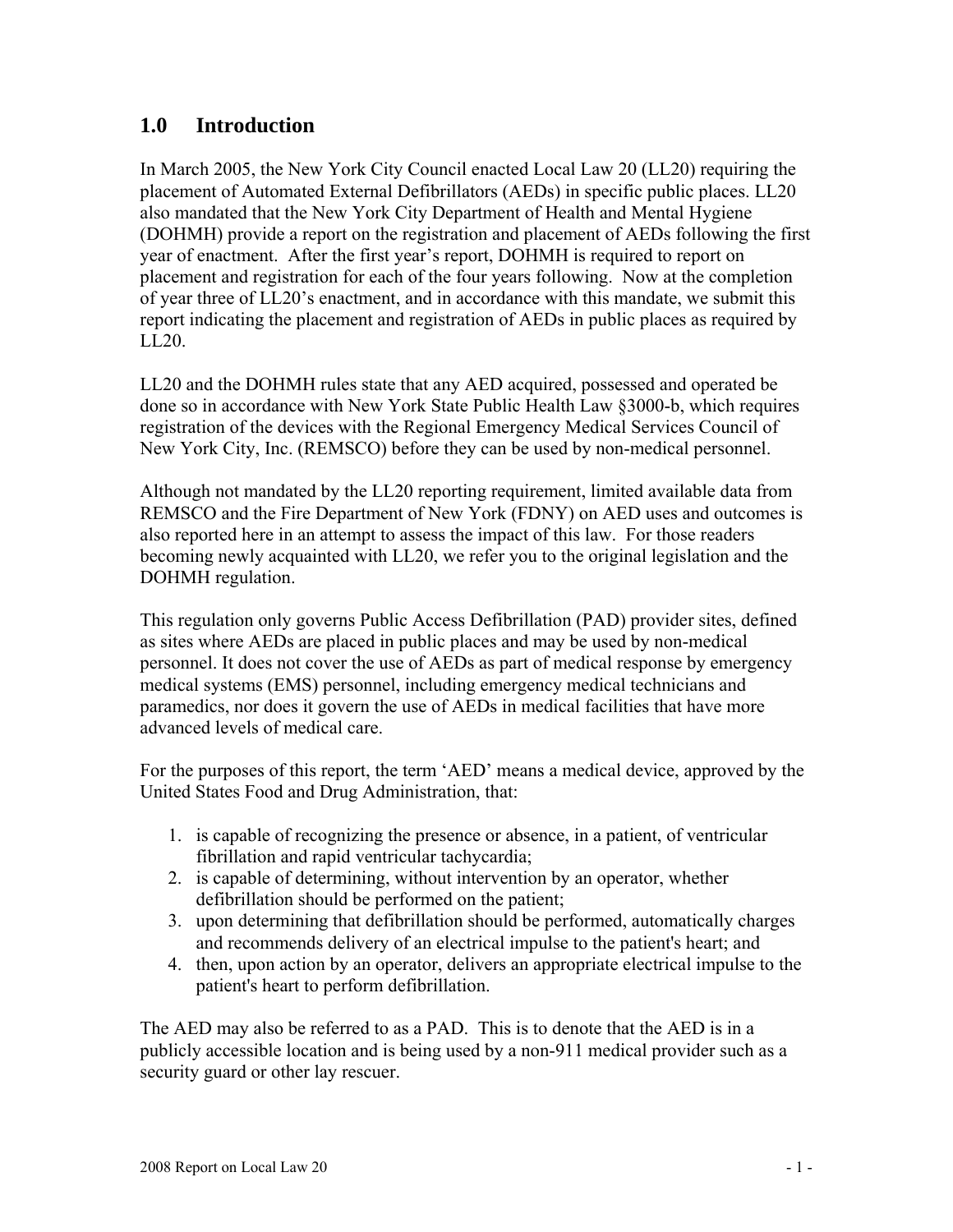See attachments:

- Local Law 20, 2005
- NYC DOHMH Rule Implementing Section 17-188 of the Administrative Code Requiring Placement of Automated External Defibrillators in Certain Public Places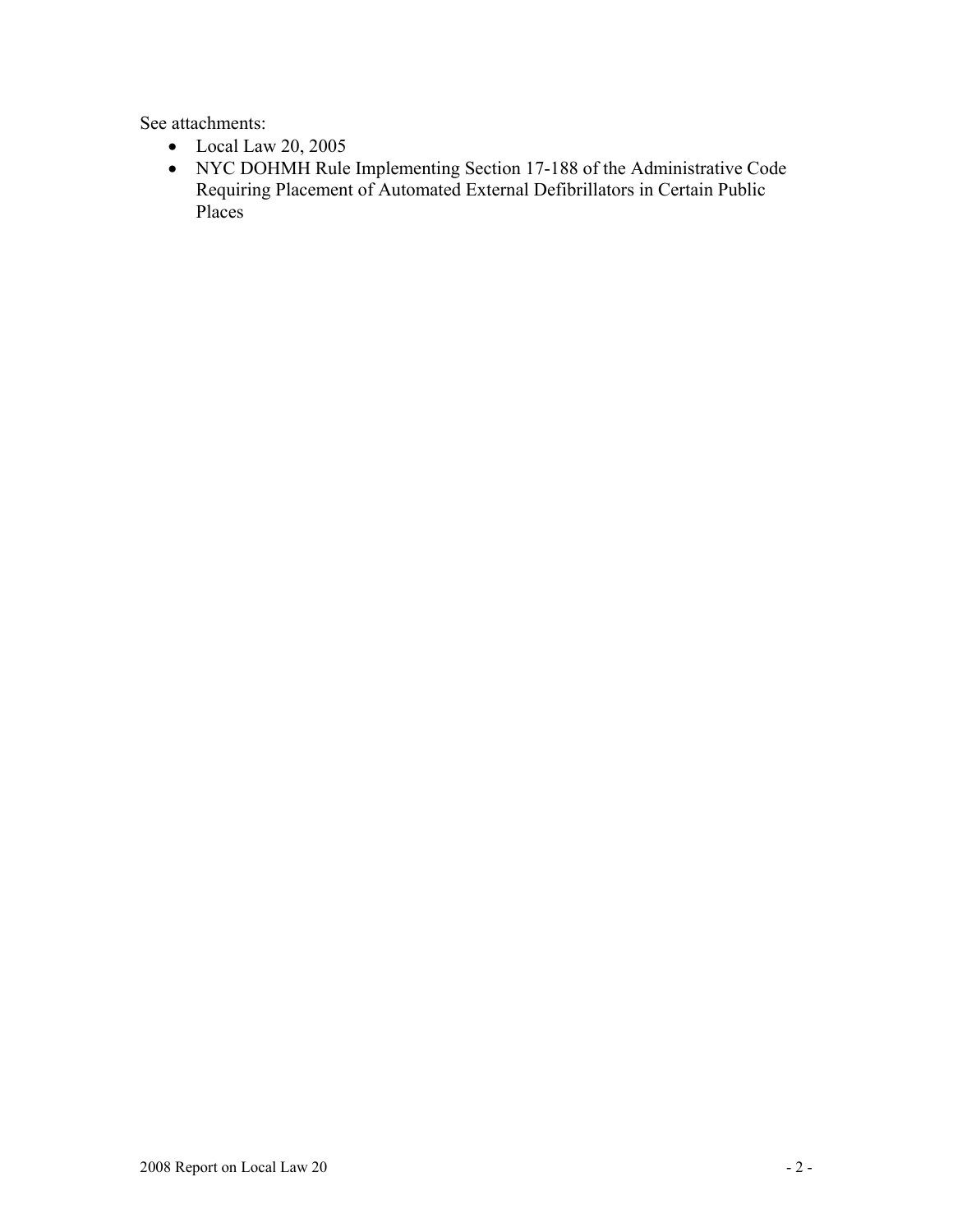# **2.0 Inquiries from the Public**

#### **2.1 311 Activity**

Inquiries to the City's 311 helpline about "AEDs" or "defibrillators" are addressed by providing information regarding available training centers and/or directing callers to the DOHMH's Cardiovascular Disease Prevention and Control Program (CVD) for more information.

#### **Complaints and Inquiries through the 311 System**

For the period June 1, 2007 through April 31, 2008, (May 2008 data are not yet available), the 311 helpline received 1175 calls requesting information on CPR and/or AED training. The number of monthly requests for information on CPR/AED training has been relatively consistent over the past year and demonstrates a continuing public interest for this training.

During this same time period, the 311 helpline received 21 inquiries about LL20 including 2 complaints which were routed to the CVD program. Both complaints were regarding health club facilities not regulated by LL20 and were referred to the New York State Attorney General's Office. Information was also sent to the facilities in question, detailing the New York State law and their obligations under it.

| <b>Date</b>                    | <b>CPR</b> or Defibrillator<br><b>Training</b> | <b>LL20</b> Inquiries or<br><b>Complaints</b> |
|--------------------------------|------------------------------------------------|-----------------------------------------------|
| $Jun-07$                       | 132                                            | 3                                             |
| $Jul-07$                       | 119                                            | 5                                             |
| Aug- $07$                      | 123                                            | $\overline{2}$                                |
| Sep-07                         | 93                                             | $\overline{0}$                                |
| $Oct-07$                       | 101                                            | 5                                             |
| $Nov-07$                       | 65                                             | $\overline{2}$                                |
| $Dec-07$                       | 76                                             | $\boldsymbol{0}$                              |
| Jan-08                         | 99                                             | 3                                             |
| Feb-08                         | 98                                             | $\theta$                                      |
| Mar-08                         | 146                                            | 1                                             |
| Apr-08                         | 123                                            | $\theta$                                      |
| <b>Period</b><br><b>Totals</b> | 1175                                           | 21                                            |

*Data Source: NYC Department of Information Technology and Telecommunications 2007-2008*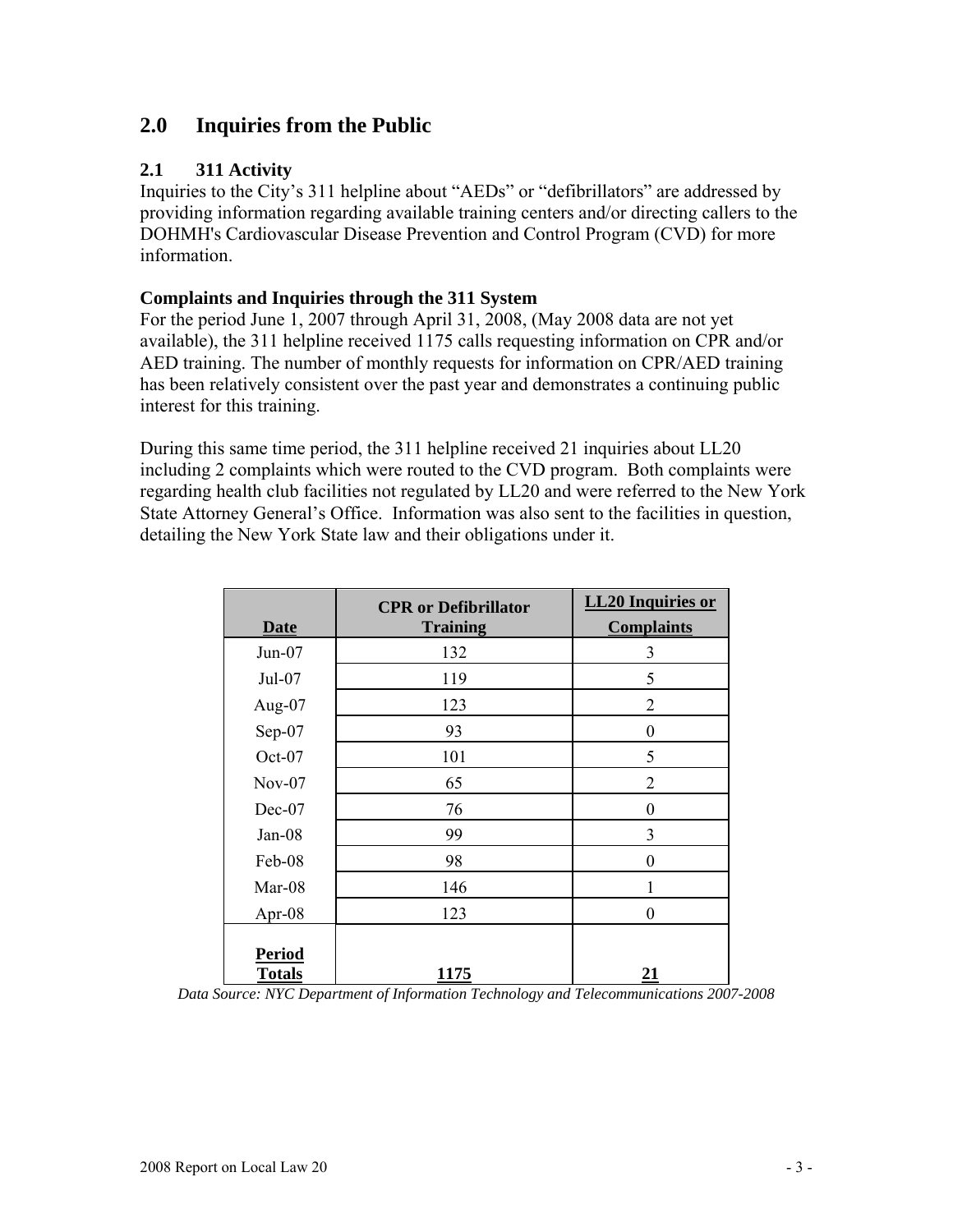# **3.0 Data Sources for PAD Placement, Use and Event Outcomes**

PAD placement, use, and cardiac arrest data in this report come from the following sources:

*The Regional Emergency Medical Services Council of New York City, Inc. (REMSCO) -*  REMSCO is designated by New York State law to track all registered PADs within New York City and to maintain records on all PAD use. DOHMH has provided REMSCO with funding to refine the tracking systems in order to streamline registration and improve reporting accuracy. The time period for data included in this report is 6/1/2007- 5/31/2008.

*The Fire Department of New York (FDNY) Division of Emergency Medical Services (EMS), Office of Medical Affairs* - This office maintains records on all patients entered into the municipal 911-EMS system. Limited data on all out-of-hospital cardiac arrests in NYC was made available for this report for the time period 6/1/2007-5/31/2008. Unfortunately this year, FDNY was unable to supply data on survival-to-hospitaldischarge.

*City Agency Self-Report –* Data was supplied to DOHMH by all affected city agencies. These placements were confirmed in the REMSCO database.

# **4.0 PAD Locations**

# **4.1 PAD Locations**

According to REMSCO data, 5145 PADs are registered throughout the five boroughs. Over the previous reporting period, a total of 4708 PADs were registered with REMSCO. Not all are required under LL20.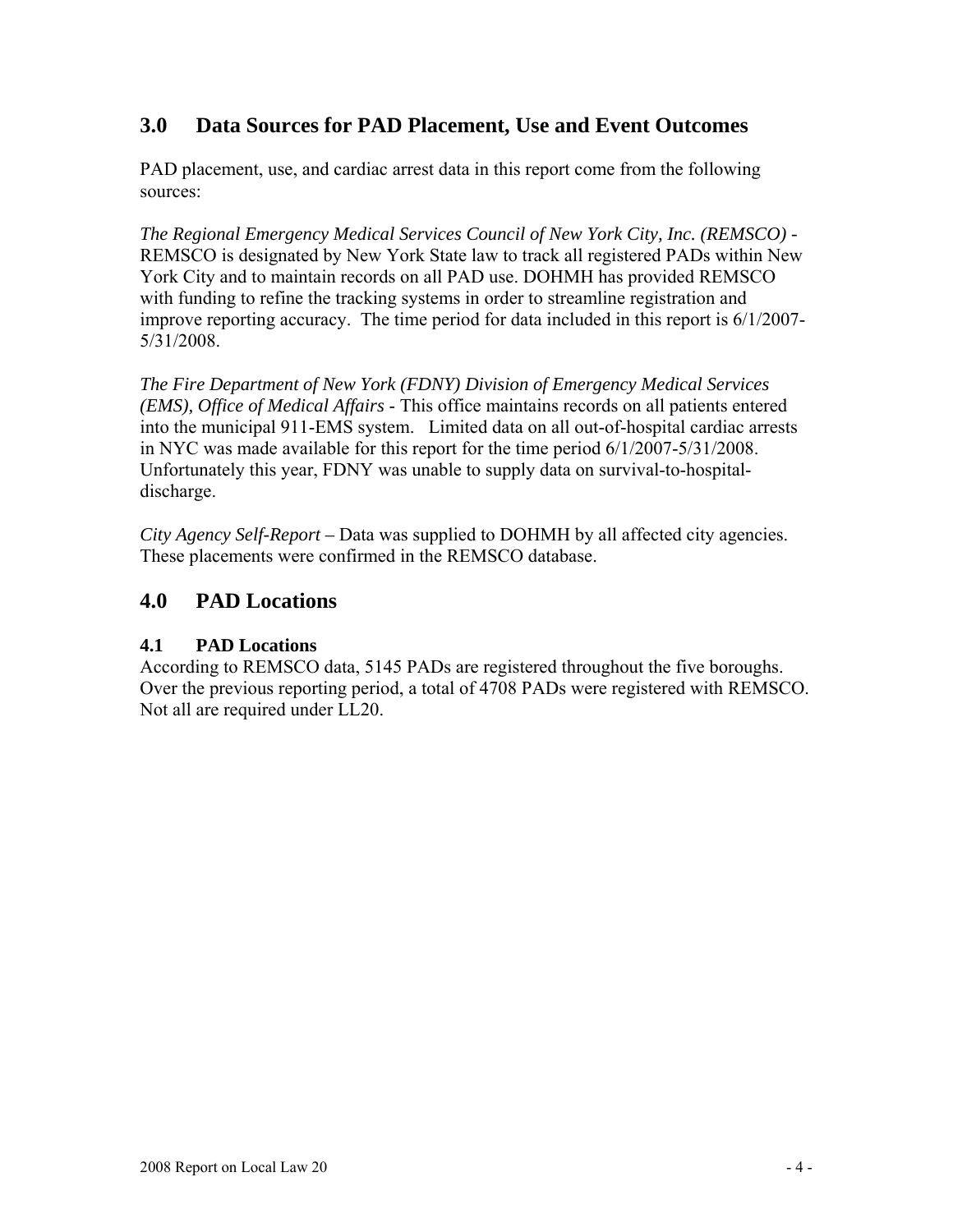#### **4.2 Map of PAD Locations**

The following map displays all registered PAD locations in NYC. Boundaries represent the council districts and each red dot represents a PAD site. Multiple PADs may and do exist at one location or address. Registered PAD sites are concentrated in Manhattan.



Note: *This represents only PAD sites and does not include AEDs used by medical personnel in an official emergency response capacity. This also does not include AEDs maintained by the Department of Education.*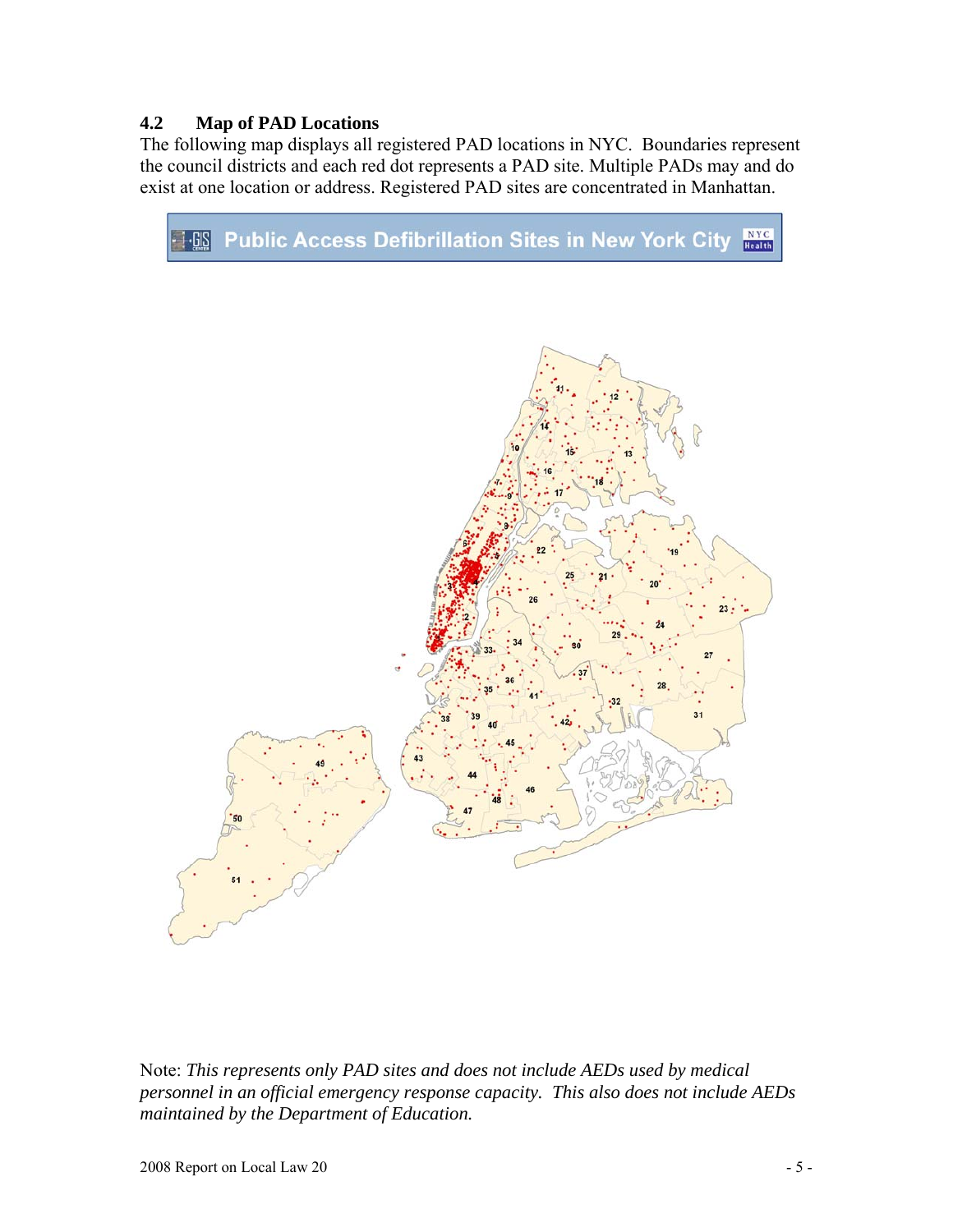#### **4.3 Non-Government Locations**

Following is a description, by type of location, of the number of non-government PAD facilities that are registered with REMSCO.

#### **Nursing Homes**

LL20 lists as a location required for PAD placement nursing homes that do not already provide advanced life support ('advanced life support' includes use of a manual or automated defibrillator by trained physicians, registered nurses or emergency medical technicians present on-site 24 hours a day, seven days a week). These placements were included in previous reports. However, after further review of the New York State (NYS) statute, it was determined that the City is preempted by NYS Public Health Law Sections 2812 and 2801 from enacting and enforcing any regulations for hospitals, which includes private nursing homes in the definition. Therefore, LL20 no longer applies to private nursing facilities. Nevertheless, LL20 appears to have had an impact on PAD placements in these facilities. REMSCO reports 103 registered PADs in 43 of the estimated 183 nursing homes.

There are three public nursing facilities covered by LL20. All are operated by the NYC Health and Hospitals Corporation. One of the facilities has 24-hour advanced life support on the premises and is therefore exempt from this regulation. The remaining two facilities both have PADs and are in compliance with LL20.

#### **Stadia and Arenas**

There are at least 21 stadia and arenas in the city which would be subject to LL20 but not all have AEDs registered with REMSCO. DOHMH contacted all 21 stadia and arenas in NYC. Ten of these facilities report having PADs as required in LL20. Eight of the stadia and arenas reported offering a higher level of medical care, either providing full-time clinical services staffed by medical personnel or private EMS on a stand-by basis, during events held at each respective stadium as required by law for events with more than 5,000 people in attendance, and are thus exempt from the LL20. Several of those contacted also reported having PADs that were not in the REMSCO registration data. They have been informed about the registration requirement. Five of the stadia could not be reached for verification of PAD placements. DOHMH will continue to work with these facilities to assure full compliance with LL20.

#### **Private Golf Courses**

The three private golf courses in NYC were contacted and all have registered PADs.

#### **4.4 City Agency PAD Placement**

Following is a review of the status of PAD placements by city agencies covered by LL20.

#### **Department for the Aging**

The Department for the Aging (DFTA) has a total of 316 PADs placed and appropriately registered, in accordance with New York State Law.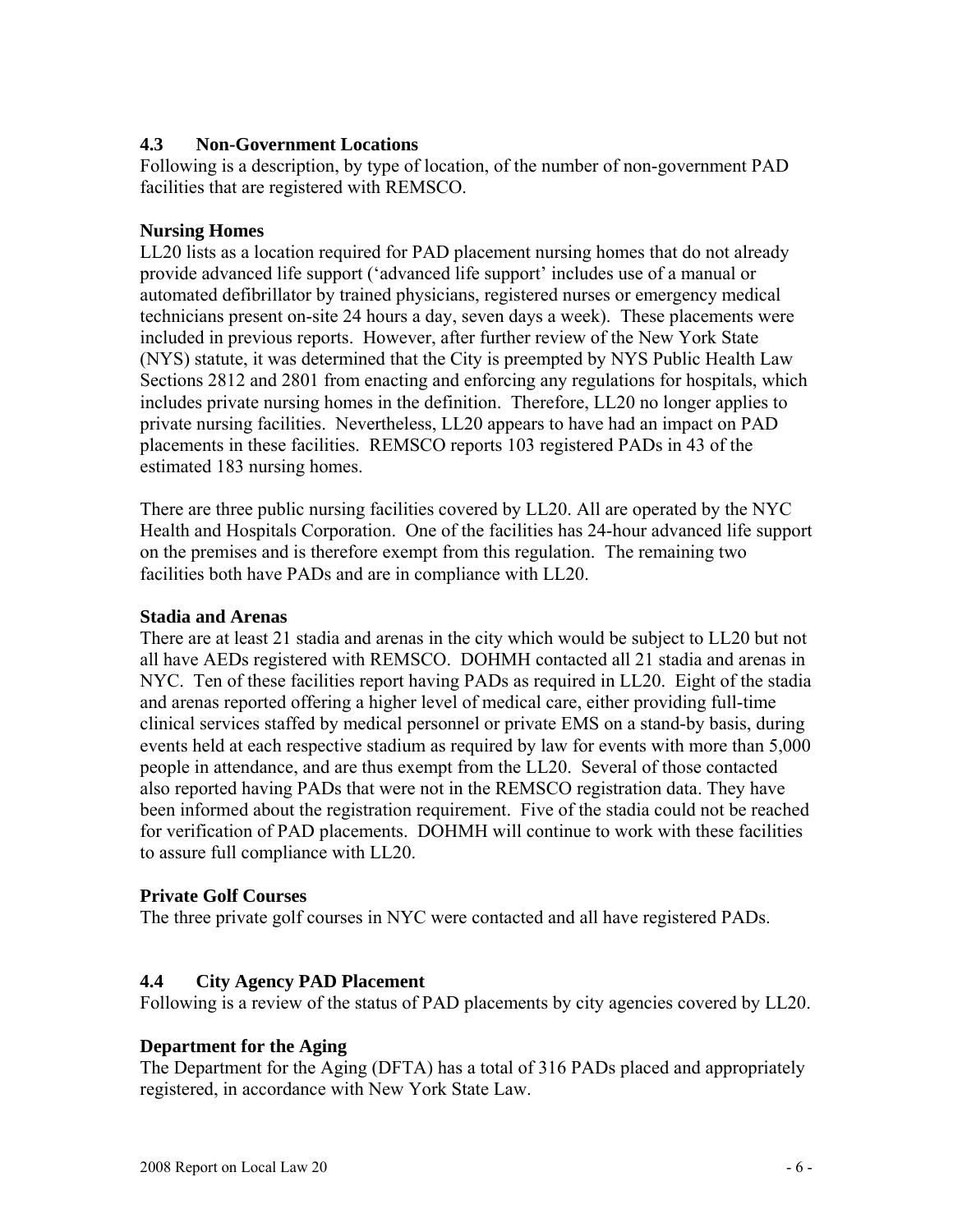#### **Department of Parks and Recreation, including Public Golf Courses**

As outlined in LL20, the Department of Parks and Recreation (Parks) is required to identify six parks in each borough where devices will be placed. Placements are reported by Parks in a minimum of eight facilities in each borough. These placements fulfill the provisions as outlined in LL20. Public golf courses are required to have PADs, and all eleven of the golf courses within the Parks system have PADs installed, registered and are included in these numbers. All Parks PADs are appropriately registered in accordance with New York State Law.

| <b>Borough</b>  | <b>Parks</b>      | Number of            |
|-----------------|-------------------|----------------------|
|                 | <b>Facilities</b> | <b>PADs in Parks</b> |
|                 | <b>Identified</b> | <b>System</b>        |
| <b>Bronx</b>    |                   |                      |
| <b>Brooklyn</b> | 10                | 10                   |
| Manhattan       | 15                | 16                   |
| Queens          |                   |                      |
| Staten Island   | 10                | 10                   |
|                 |                   |                      |
| Citywide        | 51                | 52                   |

*Data Source: NYC Parks Department, 2008* 

#### **Department of Citywide Administrative Services**

The Department of Citywide Administrative Services, Division of Facilities Management and Construction (DCAS) has a total of 110 PADs placed throughout its facilities

| <b>Borough</b>  | <b>Number of DCAS</b><br><b>Buildings with</b><br><b>PADs</b> | <b>Total Number of</b><br><b>PADs in DCAS</b><br><b>System</b> |
|-----------------|---------------------------------------------------------------|----------------------------------------------------------------|
| <b>Bronx</b>    |                                                               | 13                                                             |
| <b>Brooklyn</b> |                                                               | 20                                                             |
| Manhattan       | 22                                                            | 51                                                             |
| Queens          |                                                               | 15                                                             |
| Staten Island   |                                                               |                                                                |
|                 |                                                               |                                                                |
| wide            | 53                                                            |                                                                |

*Data Source: NYC Department of Citywide Administrative Services, 2008* 

All DCAS PADs are appropriately registered in accordance with New York State Law.

#### **Department of Transportation**

Ferry terminals owned and operated by the Department of Transportation (DOT) with a passenger capacity of  $\geq 1000$  are also subject to LL20. The two facilities under DOT jurisdiction that fit these criteria are the South Ferry Terminal in Battery Park and the St. George Terminal on Staten Island. Both of these facilities have PADs registered with REMSCO as required. Although not required by LL20, DOT also has reported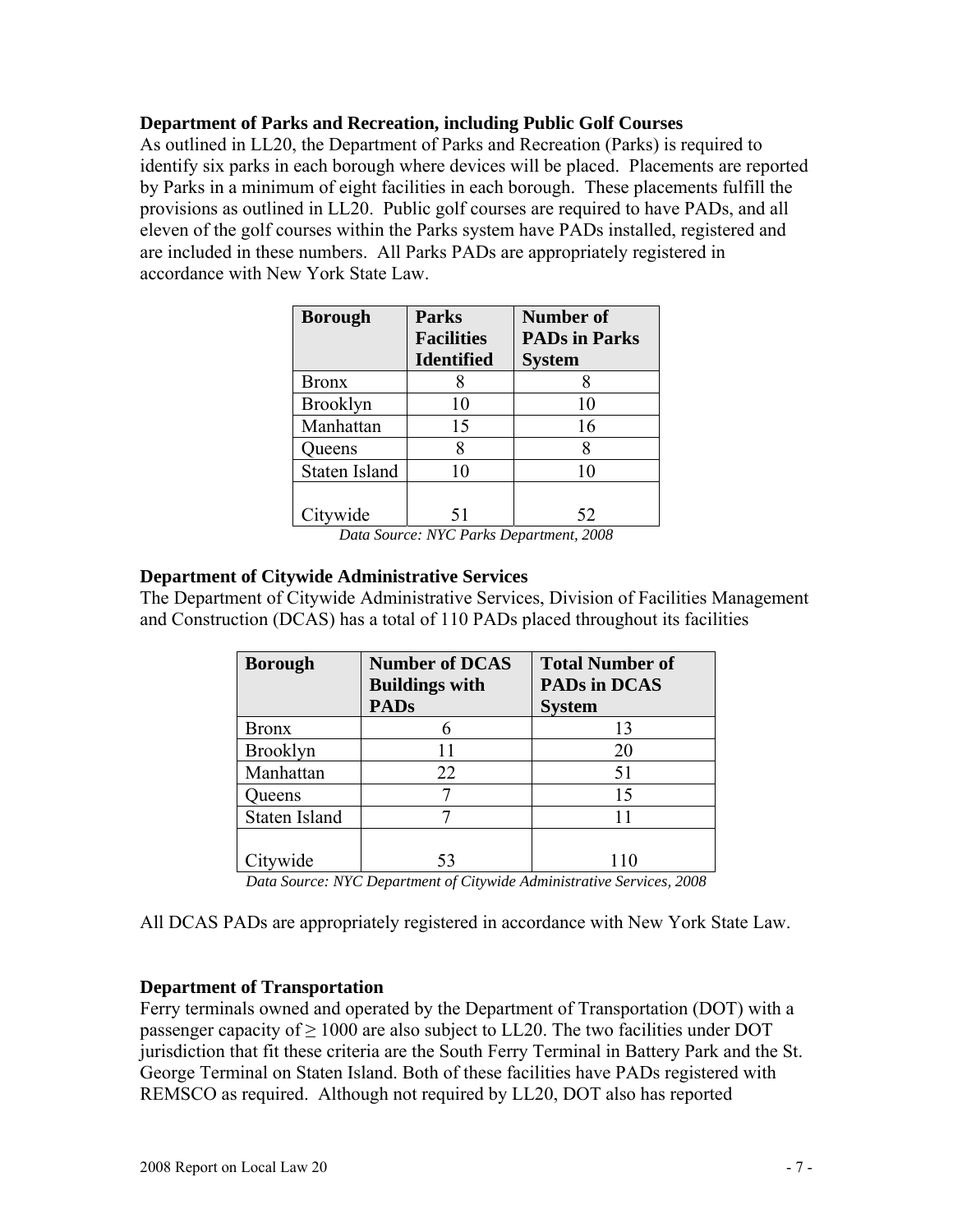placement of PADs on all of the ferry vessels. All PADs owned by DOT are appropriately registered in accordance with New York State Law.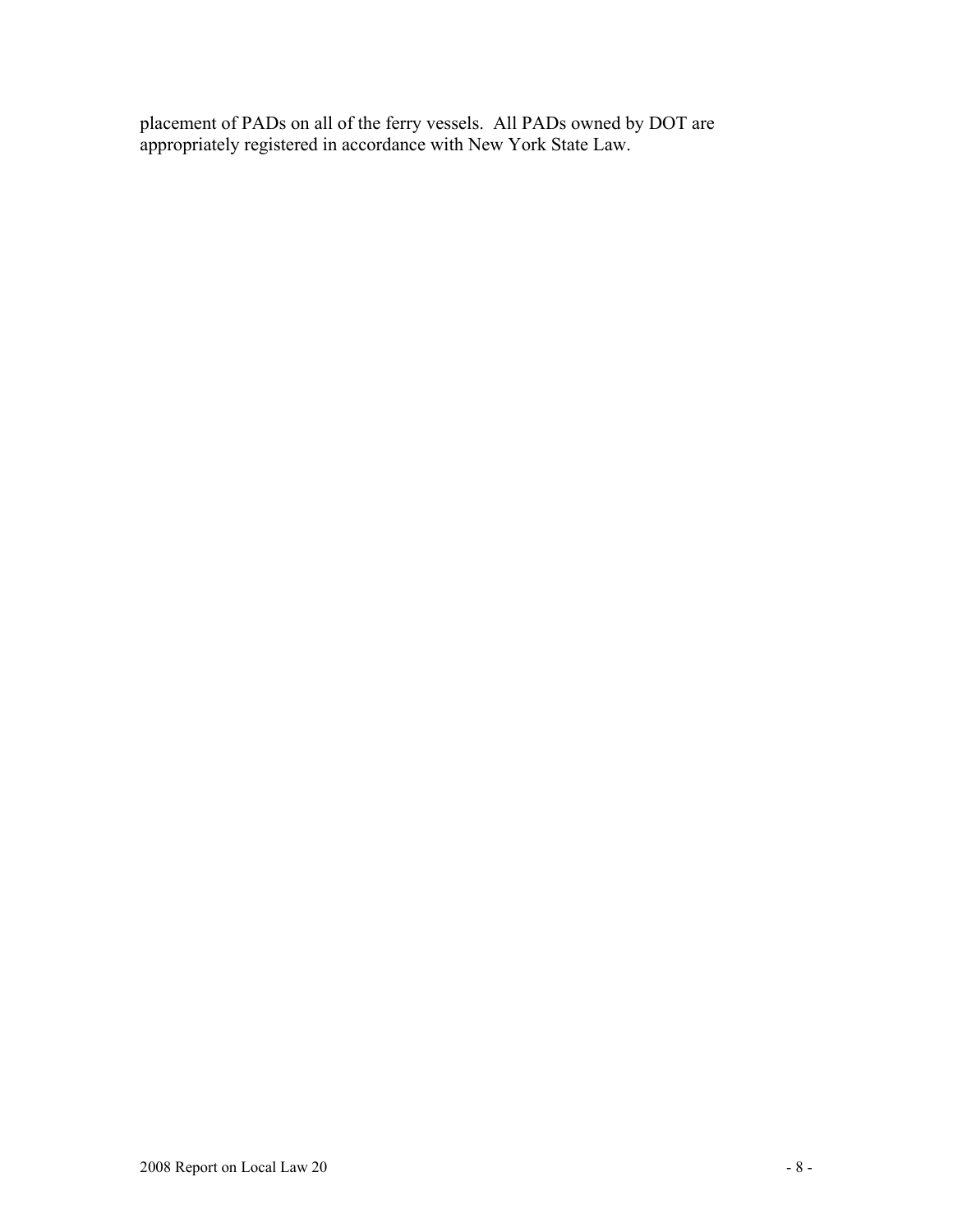# **5.0 PAD Uses**

### **5.1 FDNY EMS Data on Out-of-hospital Cardiac Arrests**

The following chart displays the number of out-of-hospital cardiac arrests occurring during the 12 month period from June 1, 2007 through May 31, 2008. Emergency medical personnel, in consultation with an online medical control physician and in accordance with practice protocols, may pronounce a patient deceased on the scene. In this case, transportation will not be provided by EMS. Of note, 38.6 percent (3067/7937) of all out-of-hospital cardiac arrests were not transported by EMS.

| <b>Citywide Totals</b>                                |  |  |
|-------------------------------------------------------|--|--|
|                                                       |  |  |
| 3890                                                  |  |  |
| 980                                                   |  |  |
| 3067                                                  |  |  |
|                                                       |  |  |
|                                                       |  |  |
| 7937                                                  |  |  |
| * ROSC defined as 'Return of Spontaneous Circulation' |  |  |
| $0.11$ FMC D <sub>11</sub> , $0.1$ (1.0007 $5.01$ )   |  |  |

911-EMS Data from 6/1/2007-5/31/2008 *Data Source: Fire Department of New York, Office of Medical Affairs, 2008* 

# **5.2 REMSCO Data on Witnessed Arrests**

AEDs are most effective if used within several minutes of a cardiac arrest.<sup>8</sup> Therefore a witnessed event offers the greatest likelihood for immediate lifesaving action. Arrests were not witnessed in 97 of the 151 (65%) total PAD uses. Arrests were witnessed by either a bystander or a CPR/AED trained lay-responder in 49 (32%) of the total PAD uses.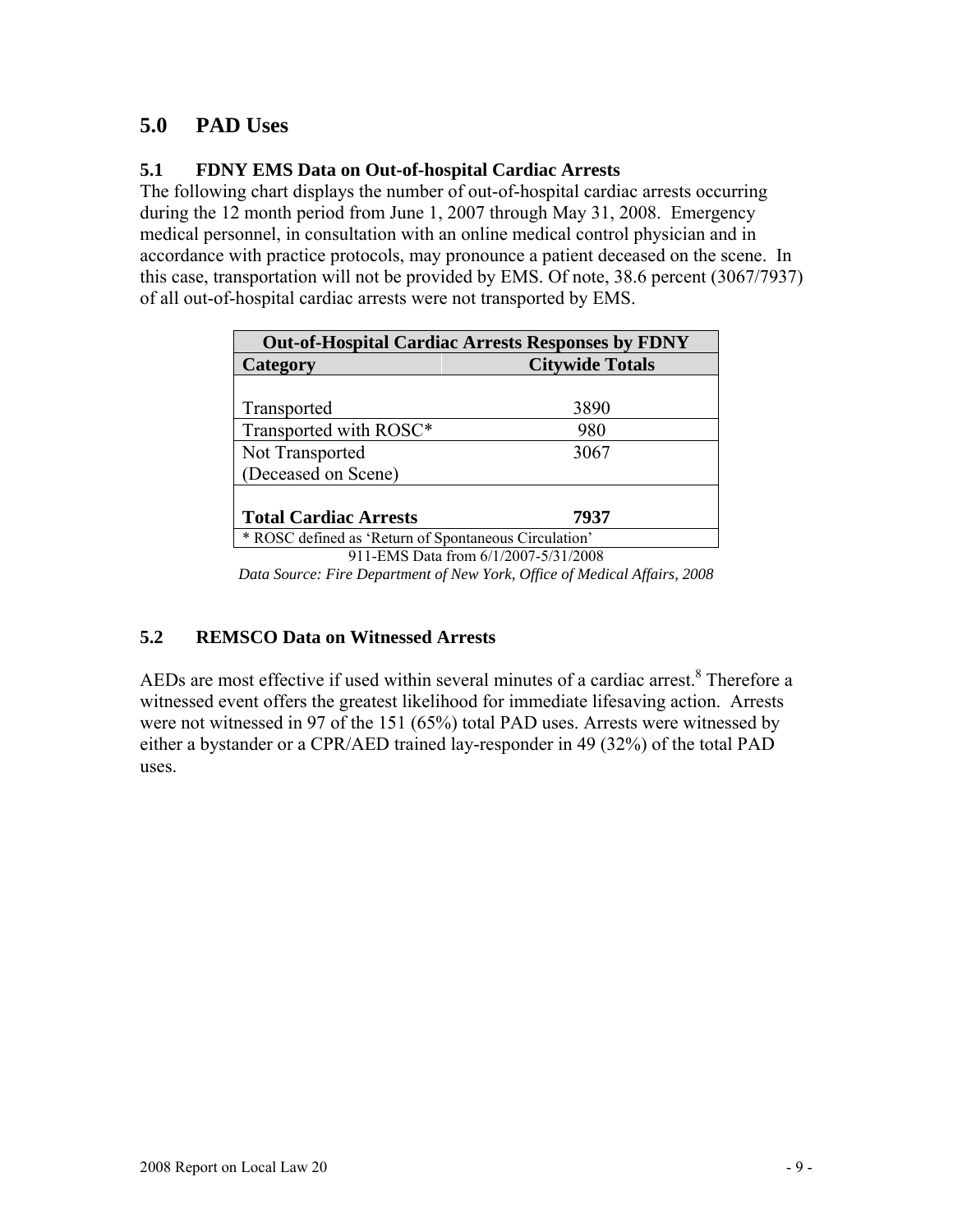#### **The Majority of PAD Use Cardiac Arrests Were Not Witnessed**



*Data Source: Regional EMS Council of New York City, 2008* 

#### **5.3 REMSCO Reported PAD Use in New York City**

According to available data on registration and use of devices, PAD uses were reported most frequently by nursing homes during this period as well as in the prior reporting years (includes both LL20 required PAD sites and all other sites reported to REMSCO). There was only one use associated with a LL20 mandated placement, and this occurred in a senior center.



*Data Source: Regional EMS Council of New York City, 2008*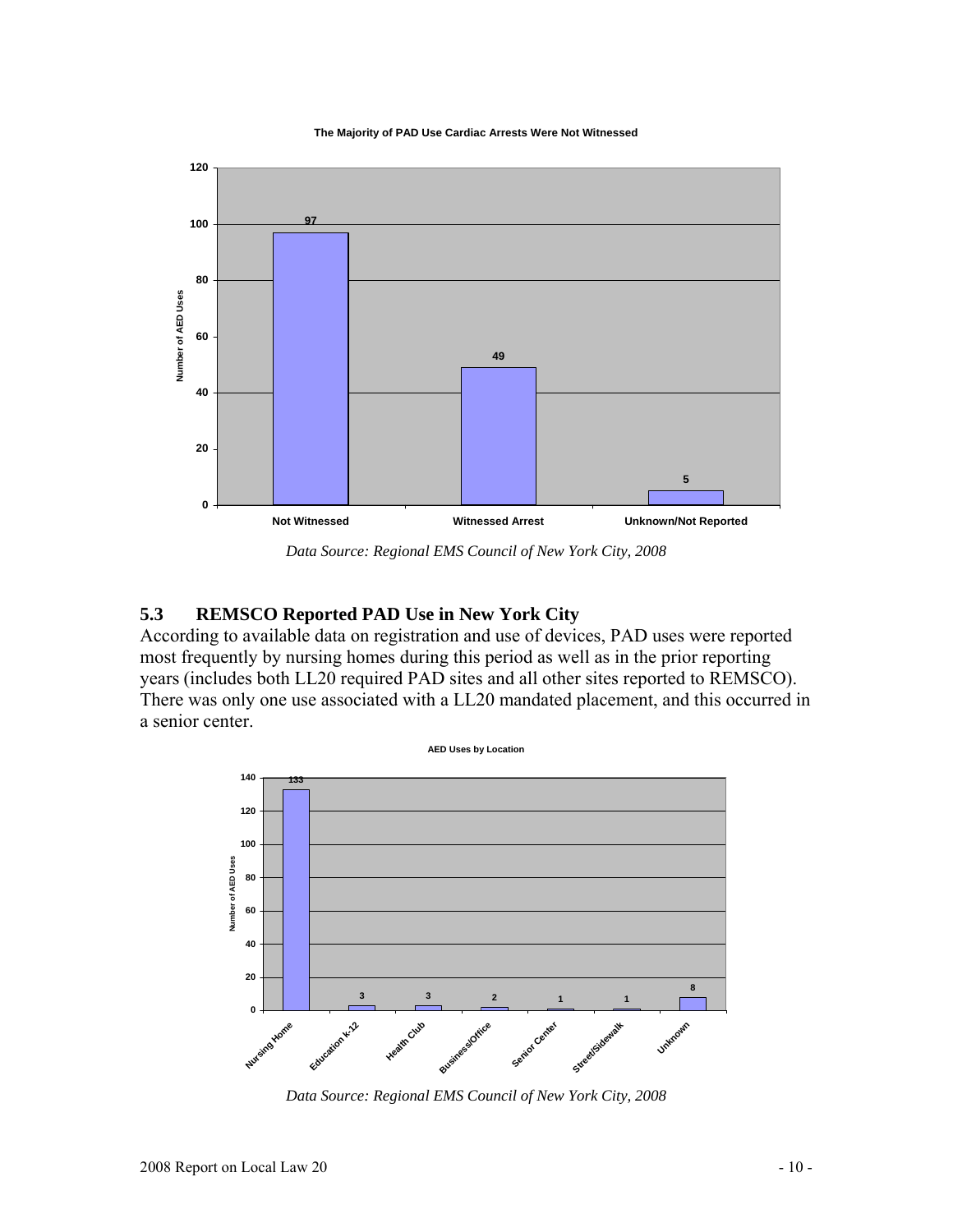#### **5.4 REMSCO Data on Return of Spontaneous Circulation**

REMSCO PAD use data report on return of spontaneous circulation (ROSC), defined as a return of a pulse when it had been reported as absent prior to PAD use. ROSC related outcomes reported here are categorized as follows: 'ROSC', 'No ROSC' and 'unknown'.



**Onsite Outcome After PAD Usage**

*Data Source: Regional EMS Council of New York City, 2008* 

According to REMSCO data, of those cases in which ROSC status was reported, 14 of the 138 uses (10.1%) were associated with a return of spontaneous circulation (ROSC). ROSC may also have occurred in the group where outcome is unknown (6.8%). Therefore, the maximum number of out-of-hospital cardiac arrest cases in which circulation may have returned with PAD use is 24 (14 ROSC and 10 unknown). REMSCO does not collect information on long-term outcome (e.g.: survival to hospital or out of hospital) therefore survival rates associated with use cannot be reported.

Of note, 10 of the 14 ROSCs reports were related to PAD use in private nursing homes.

#### **5.5 Impact of LL20**

REMSCO collects reports on use of all PADs placed in NYC, both mandated for placement by LL20 or by others, such as New York State. LL20 mandated placements not pre-empted by state law include the following facilities: DCAS buildings, Parks, golf courses, DOT ferry terminals, HHC nursing facilities, stadia and DFTA senior centers.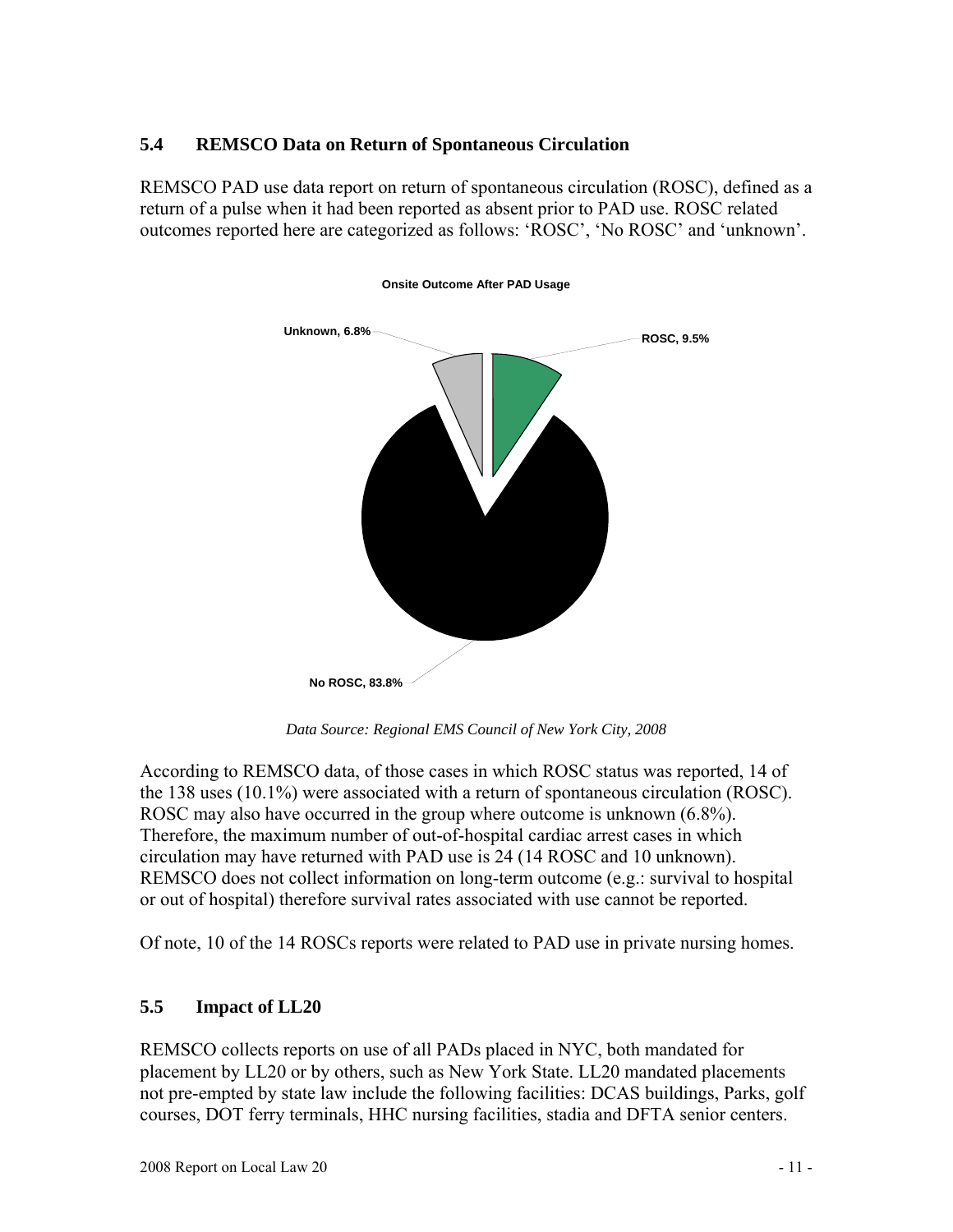During the period from 6/1/2007 to 5/31/2008, only one LL20 mandated placement PAD was reported used, which was located in a DFTA senior center. The outcome from this use is unknown. Based upon FDNY data included in this report (see section 5.1) 7937 out-of-hospital cardiac arrests occurred in NYC during this reporting period. Therefore, only 1 out of 7937 total out-of-hospital cardiac arrests during this time were responded to with a PAD required by this regulation. An additional 133 PAD uses were reported in private nursing homes which LL20 is preempted from regulating.

# **6.0 Data Limitations**

Data utilized for this report has limitations. First, we are unable to determine if all AEDs in public locations in NYC are registered with REMSCO as required. During research for the 2006 report, DOHMH phone calls to facilities required by LL20 to have PADs demonstrated a lack of knowledge of the registration and reporting requirements of the NY State Law. In response, the DOHMH reached out to all City Agencies and other LL20 covered entities and brochures were mailed to inform them of their responsibilities. Still, devices may remain unregistered, including in those locations not covered by LL20. Thus, the total number of devices and uses reported to us by REMSCO may underreport the true total in place and used in NYC at large. A limitation of the REMSCO use data is the potential for failure of a covered and registered entity to report a use to REMSCO.

REMSCO data includes report of 'return of spontaneous circulation' (ROSC) following AED use, but provides no further information on individual outcome, such as survival to discharge from the hospital. To provide context for the overall potential impact of PAD use in NYC, this report also includes available data from FDNY. FDNY maintains records from the electronic patient care reports (ePCR) generated by the NYC EMSA system. These data report on out-of-hospital cardiac arrests responded to by EMS personnel and includes detail on EMS transport to hospitals and ROSC during prehospital resuscitation attempts. While this provides an estimate of the total number of out-of-hospital cardiac arrests in NYC, only outcome in the field is reported; survival to hospital discharge data is not.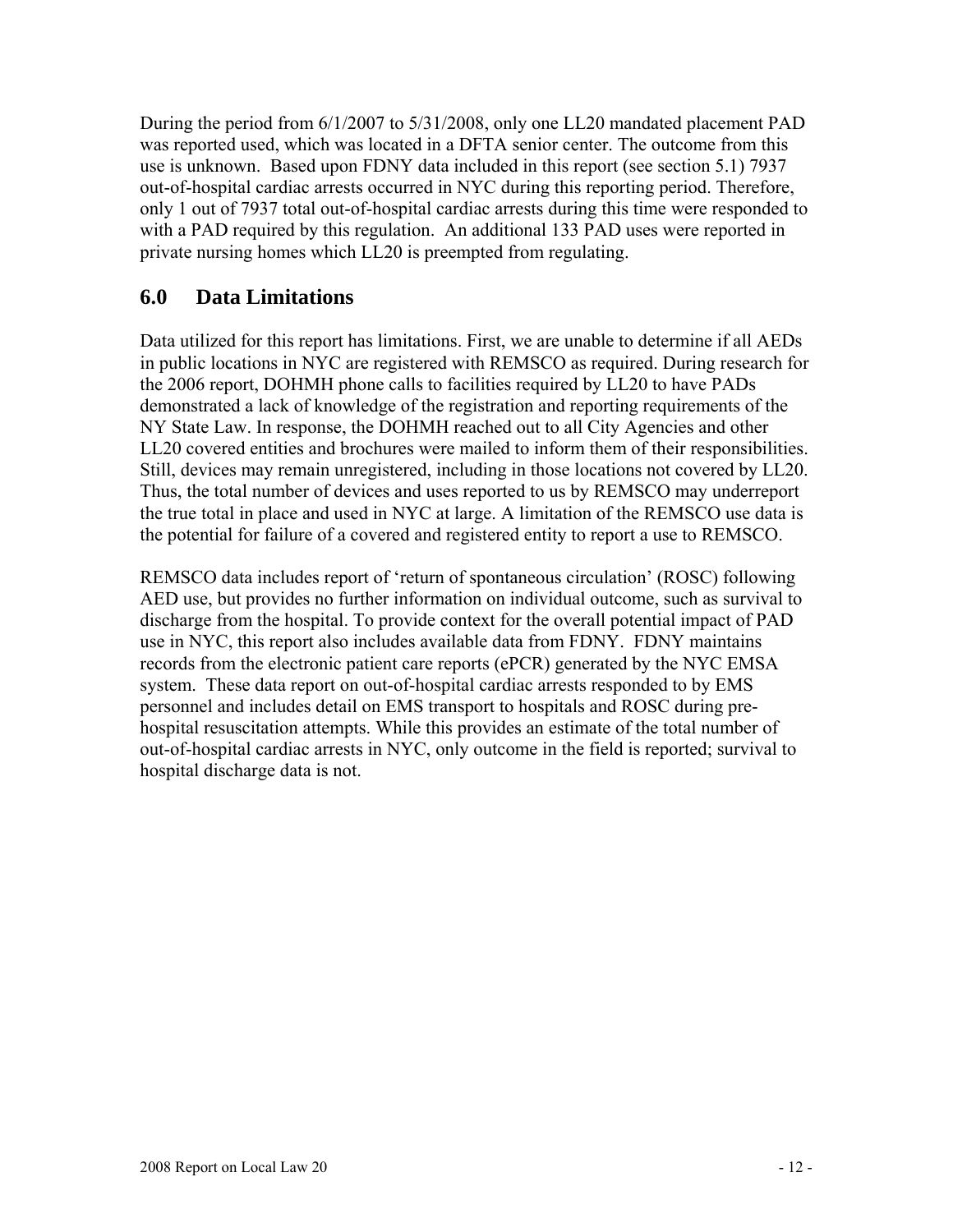# **7.0 Conclusions**

LL20 mandated the placement of PADs by both public and private entities. As described, city agencies specified in LL20, which include DCAS, DFTA, Parks and DOT appear to be in compliance with the provisions of the law. Additionally, HHC owned nursing facilities, as well as the golf courses also appear to be in compliance with the regulation. Stadia and arenas in the city also appear to be in compliance, although they are likely providing a higher standard of care than the LL20 PAD requirement.

To date, required registration of PADs does not appear to have been universal beyond those entities described above and therefore the data used in this report is likely incomplete. Research for these reports found a lack of knowledge of the registration and post-use reporting requirements of NYS Law among both public and private PAD providers. DOHMH has worked with REMSCO to create and maintain an online registration system in an effort to increase registration and use reporting and to increase awareness amongst covered facilities. We believe that the process of registration is now easier and more streamlined and has allowed for more efficient capture and organization of the data used in this report. Additionally, REMSCO reports that PAD post-usage reporting is more timely and comprehensive. While there are electronic systems to collect both PAD use and FDNY's emergency response, we are unable to link these two data sources and provide more accurate reporting of PAD use and associated outcomes.

There was one PAD use in a facility which is currently covered by the LL20 mandate, but the outcome from that use is unknown. Usage reports submitted to REMSCO, including details of the circumstances of PAD use, are often incomplete. This suggests that even when registered, PAD use may not be reported. Therefore there may have been PAD uses during this period leading to survivals that are not captured in the data. Still, in only one of the 7,937 of known cases of out-of-hospital cardiac arrests do we know that a PAD required by LL20 was utilized. While these data do not allow for a comprehensive assessment of the impact of LL20 on survival from out-of-hospital sudden cardiac arrest in NYC, we have no evidence that its implementation has saved lives in its third year.

It is paramount that our public health interventions include evidence-based initiatives designed to significantly reduce cardiovascular disease related death and illness at the population level and that evaluation of these programs are ongoing to assure the best use of limited public resources. It is well documented that PADs placed in high traffic areas (e.g.: airports, other transportation hubs) and in places where people who are at a high risk for sudden cardiac arrest live or congregate (e.g.: nursing homes, senior centers) have a higher likelihood of saving lives.<sup>9,10,11,12,13,14,15</sup> AEDs are already in use by FDNY, NYPD, Port Authority Police Department (PAPD) and in other private settings. FDNY maintains AEDs on all fire engines, NYPD utilizes AEDs within many of its units, and PAPD maintains AEDs at the airports, with some patrol units and at some PATH train hubs.

The PADs in private nursing homes registered with REMSCO have not been associated with documented lives saved, but were used most frequently and may be an appropriate measure. LL20 attempted to require placement of PADs in private nursing homes and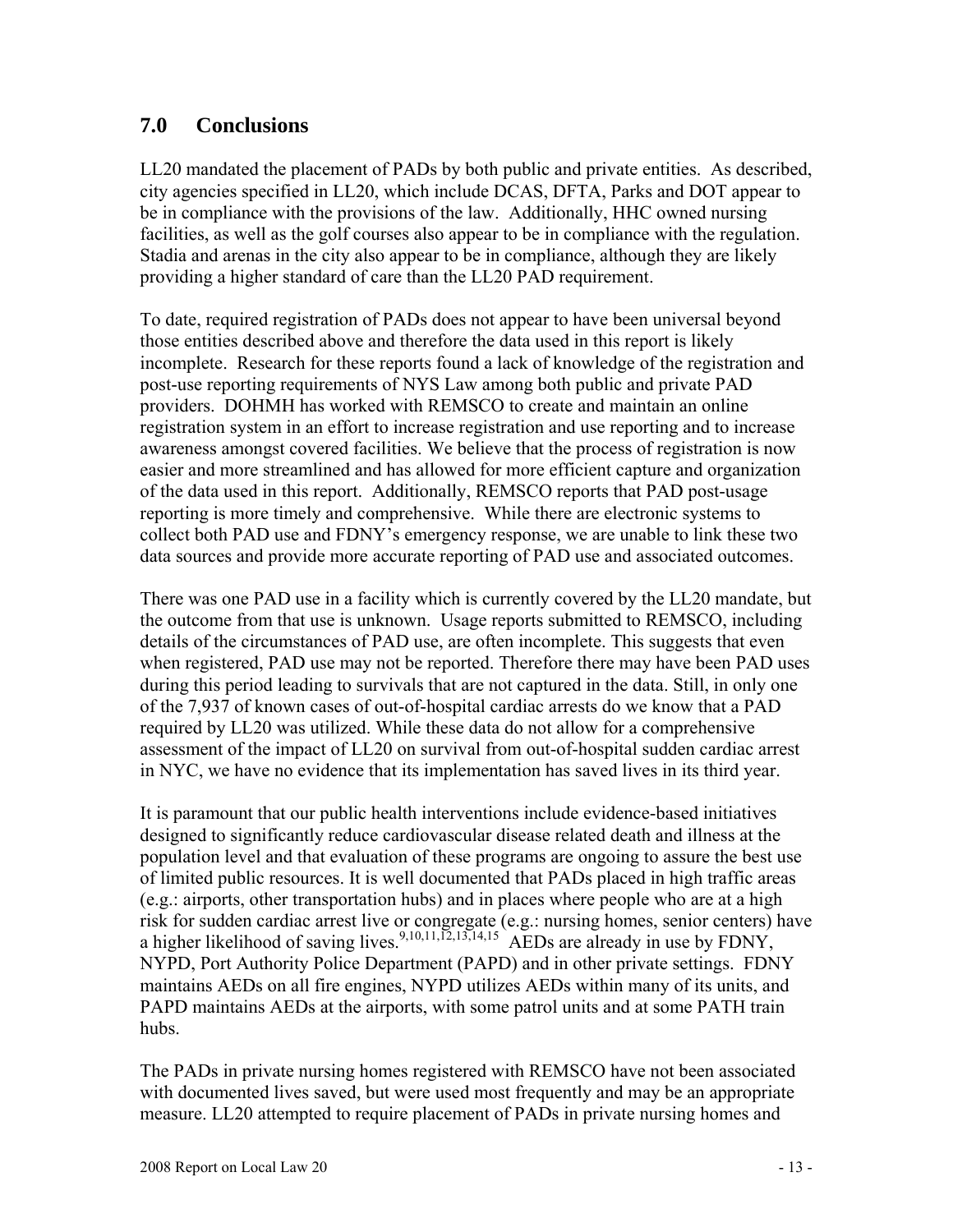may have succeeded in increasing these placements, but was preempted from regulation by NY State Public Health Law. LL20 requires the Department to include in this report the identification of additional locations throughout the City of New York the warrant the placement of PADs. Since nursing homes demonstrate the highest usage rate of all PAD locations, we recommend PAD placements in such facilities where they do not already offer a higher level of care, (as stated in LL20 and NYC Administrative Code 17-188).

Still, most cardiac arrests are due to underlying causes that evolve over years and can be prevented and treated prior to the onset of cardiac arrest. Addressing smoking, obesity, physical inactivity, high blood pressure and elevated cholesterol effectively as a city will have the greatest impact on reducing cardiac deaths.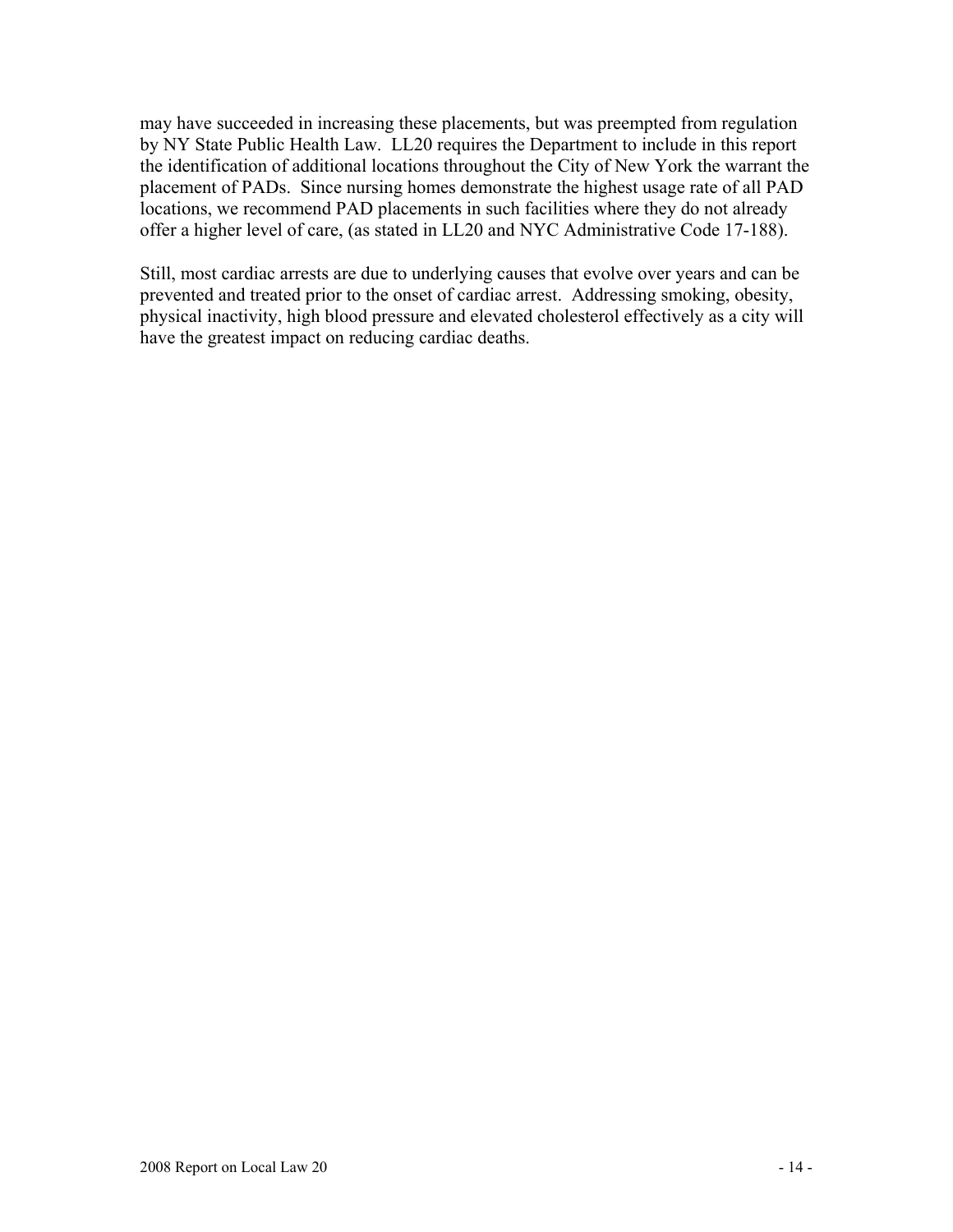# **8.0 References**

 $\overline{a}$ <sup>1</sup> Sotoodehnia N, Zivin A, Bardy GH, Siscovick DS. Reducing mortality from suddencardiac death in the community: lessons from epidemiology and clinical applications research. *Cardiovasc Res* May 2001;50(2):197-209.

 $2^2$  Rea TD, Paredes VL. Quality of life and prognosis among survivors of out-of-hospital cardiac arrest. *Curr Opin Crit Care* June 2004;10(3):218-23.

<sup>3</sup> Caffrey SL, Willoughby PJ, Pepe PE, Becker LB. Public use of automated external defibrillators. *N Engl J Med* October 17 2002;347(16):1242-7.

<sup>4</sup> Valenzuela TD, Roe DJ, Nichol G, Clark LL, Spaite DW, Hardman RG. Outcomes of rapid defibrillation by security officers after cardiac arrest in casinos. *N Engl J Med* October 26 2000;343(17):1206-9.

 $<sup>5</sup>$  Page RL, Joglar JA, Kowal RC et al. Use of automated external defibrillators by a U.S.</sup> airline. *N Engl J Med* October 26 2000;343(17):1210-6.

<sup>6</sup> Davies CS, Colquhoun MC, Boyle R, Chamberlain DA. A national programme for onsite defibrillation by lay people in selected high risk areas: initial results. *Heart* October 2005;91(10):1299-302.

<sup>7</sup> Muraoka, H., Y. Ohishi, et al. (2006). Location of Out-of-Hospital Cardiac Arrests in Takatsuki City Where Should Automated External Defibrillator be Placed? *Circulation Journal* 2006;70(7): 827-831.

<sup>8</sup> Larsen MP, Eisenberg MS, Cummins RO, Hallstrom AP. Predicting survival from outof-hospital cardiac arrest: a graphic model. *Ann Emerg Med* November 1993;22(11):1652-8.

<sup>9</sup> Sotoodehnia N, Zivin A, Bardy GH, Siscovick DS. Reducing mortality from suddencardiac death in the community: lessons from epidemiology and clinical applications research. *Cardiovasc Res* May 2001;50(2):197-209.

<sup>10</sup> Rea TD, Paredes VL. Quality of life and prognosis among survivors of out-of-hospital cardiac arrest. *Curr Opin Crit Care* June 2004;10(3):218-23.

<sup>11</sup> Caffrey SL, Willoughby PJ, Pepe PE, Becker LB. Public use of automated external defibrillators. *N Engl J Med* October 17 2002;347(16):1242-7.

<sup>12</sup> Valenzuela TD, Roe DJ, Nichol G, Clark LL, Spaite DW, Hardman RG. Outcomes of rapid defibrillation by security officers after cardiac arrest in casinos. *N Engl J Med* October 26 2000;343(17):1206-9.

<sup>13</sup> Page RL, Joglar JA, Kowal RC et al. Use of automated external defibrillators by a U.S. airline. *N Engl J Med* October 26 2000;343(17):1210-6.